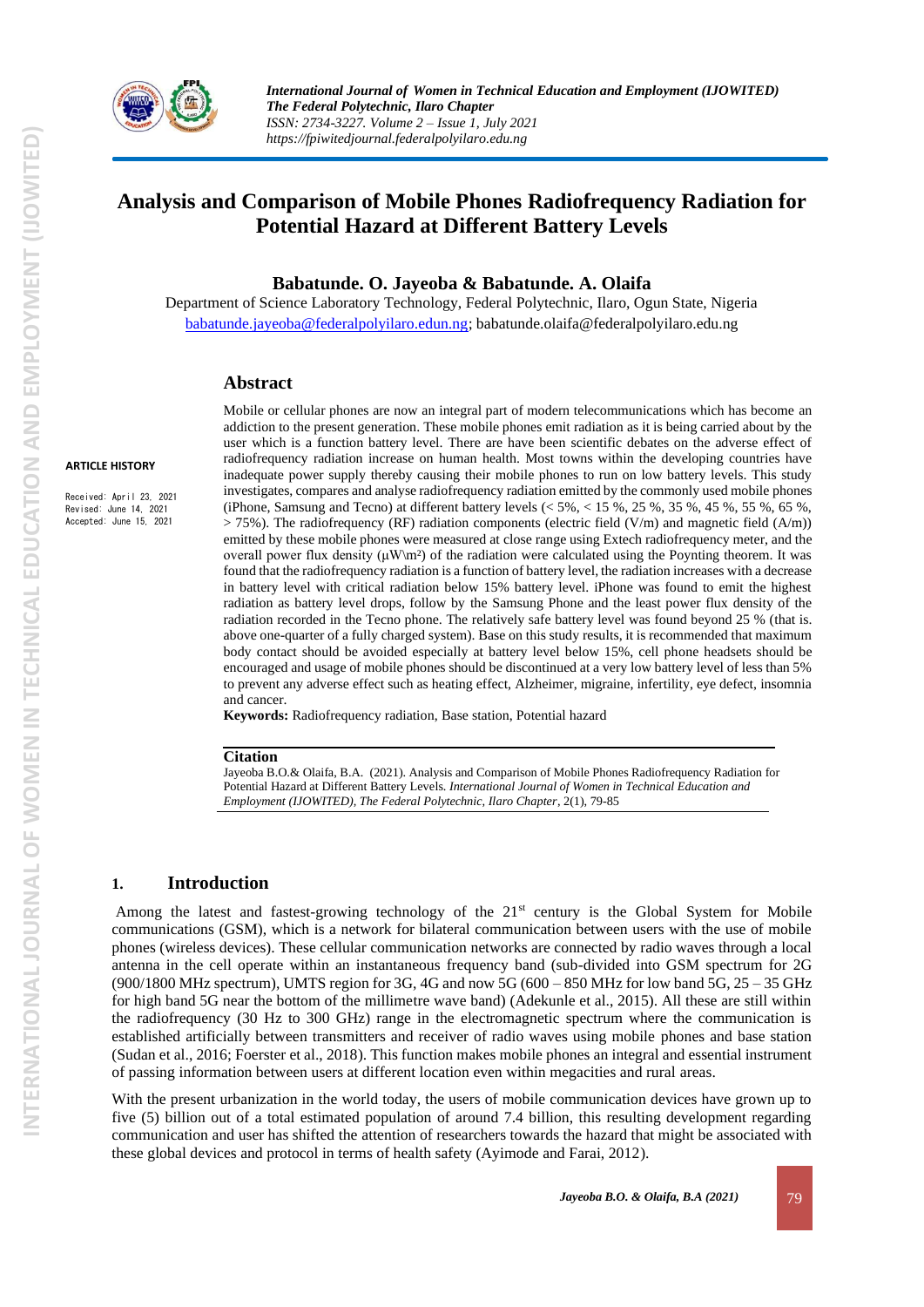

Mobile communication devices have become an integral part of our daily lives, these devices (mobile phones) now serves as radiofrequency radiation sources that move with us everywhere. Despite the fact that radio waves are non-ionizing radiation, but there is evidence of a heating effect when radio waves are absorbed, with this heating effect becomes significant at low battery level of the mobile phones (Ayimode and Farai, 2012). But there is limited evidence of the nonthermal effect of the radiation on humans and animal as disseminated by the International Agency for Research on Cancer (IARC), 2019).

Evidence of heating effect when radio waves are absorbed, with this heating effect becomes significant at low battery level of the mobile phones

It was said that there is insignificant proof regarding the association of radiofrequency emitted from a mobile phone with an ailment such as cancer (Baan et al., 2014), but this heating effect and emitted radiation level are suspected to have a hypothetical relationship with the battery level on the mobile phones.

Because of long term exposure to RF radiation, some researchers are beginning to relate human safety with mobile phone radiation, among the health threats are migraine, cancer, infertility, congenital abnormalities and so on. This is in line with global bodies with the hypothesis that radiofrequency majorly affects the eyes through optical transmittance and testes as a result of thermal interaction with these areas of the body with insufficient transportation of blood for thermal load dissipation (Hyland, 2000; ICNIRP, 2020 2005; Divan et al., 2008).

The potential hazard of radiofrequency has also been linked to women with pregnancy and this is through the use of mobile phones, exposing the embryo or various stages of foetus development to health risk. Since these radio waves interact with the eyes and the radiation can be transmitted during the process of sharing the information between optical nerves and the brain, thereby extending the risk to the human brain making it vulnerable to neurological manipulation (Dolk et al., 1997; Loque et al., 2004).

Base on the study of Walsh et al. (2018) on the radiation exposure with rodents as a sample to imitate human exposure, there has been a sufficient increase of some malignant gliomas, schwannomas, alteration of chromosomal DNA.

Mobile phone technology relies on the transmission of radiofrequency (RF) signal which generates electromagnetic fields (EMF).

There is a tremendous increase in the number of base stations and use of cell phone worldwide including developing countries in Africa such as Nigeria. These base stations and cell phones emit radiofrequency electromagnetic fields (Bashir et al., 2018).

With the above mentioned hypothetical relationship between RF radiation as a function of battery level based on the literature, then this study would compare the radiation level of commonly used mobile phones at the different battery level.

The motivation for this study is that an average citizen of metropolitan cities/town such as Ilaro in developing countries like Nigeria is suffering from the inadequate and unstable power supply for their electronic gadgets operation which includes mobile phones, therefore their mobile phones operate at low battery level most times and emit continuous radiofrequency radiation. This study investigates the relationship between battery level and radiofrequency radiation of the most commonly used mobile phones (iPhones, Samsung and Tecno).

This study identifies commonly used mobile phones by survey within Ilaro town and uses them as sources of radiofrequency radiation. Extech 48036 RF meter would be used to measure the radiofrequency radiation from the acquired mobile phones at the different battery level. These radiations would be compared and analysed for a potential hazard on the user.

### **2. Materials and Methods**

### **Materials**

The materials used for carrying out this study are listed

**The Meter rule** was used to measure the distance of the mobile phones from the rf meter to ensure equidistance and avoid a relative error.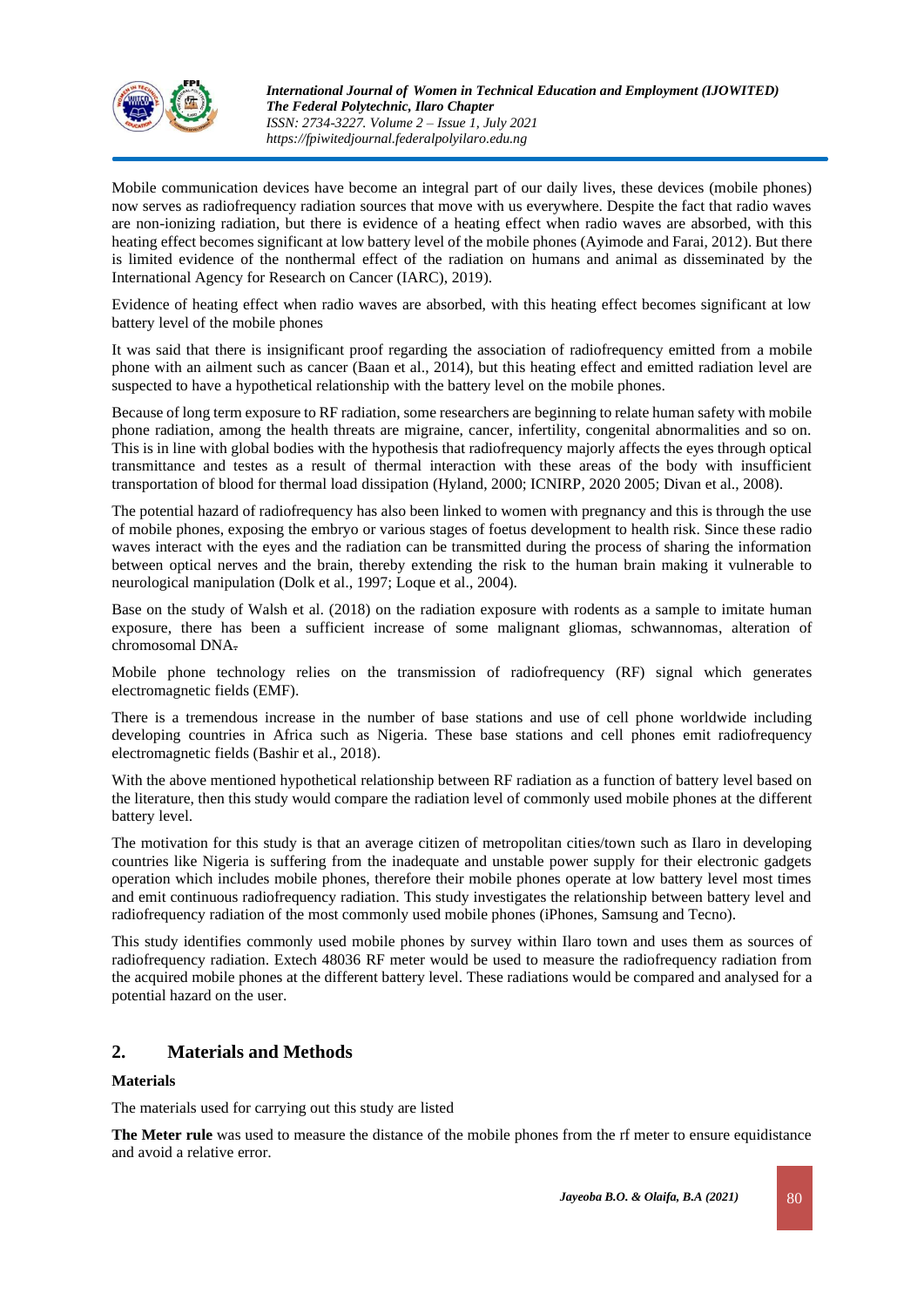

**Mobile Phones:** Three different and commonly used mobile phones (Tecno, Samsung and iPhone) as shown in Figure (1 a, b and c) based on the survey result in Ilaro, Ogun state.

**Phone Stand**: this is to hold the mobile in a specific orientation and position.

**Extech Radiofrequency meter** was used to measure the radio waves emitted by three different phones (Tecno, Samsung and iPhone) in terms of power flux density as shown in Figure (1 d). The general specification of the RF meter and capability is indicated in Table (1) under which the device was utilized for data capturing

| Table 1: General Specification of Extech 480836 rf Radiation Meter |  |
|--------------------------------------------------------------------|--|
|--------------------------------------------------------------------|--|

| <b>Specifications</b>               | Capacity                                                                 |
|-------------------------------------|--------------------------------------------------------------------------|
| Measurement methods:                | Digita, Triaxial measurement                                             |
| Directional characteristics:        | Isotropic, Triaxial                                                      |
| <b>Measurement Ranges</b>           | One continuous range                                                     |
| Display Resolution:                 | $0.1 \text{mV/m}$ , $0.1 \text{uW/m}^2$ , $0.001 \text{uW/cm}^2$         |
| Display Value                       | Instantaneous measured value, maximum value,<br>or maximum average value |
| Manual data memory and read storage | 99 data sets.                                                            |
| <b>Operating Temperature Range</b>  | $0^{\circ}$ C to $+50^{\circ}$ C                                         |
|                                     |                                                                          |



Figure 1: Commonly used mobile phones (a) Tecno (b) iPhone (c) Samsung and (d) Extech rf meter

#### **Methods/Procedure**

After acquiring all the necessary tools and instrument that would enhance accurate result.

- The experiment was carried out in a closed system by turning off all appliances/gadget that constitutes any background radio waves radiation or noise (Computers, Cell phones, Tablets, Wi-fi).
- A distance of 2 cm was measured between the RF meter and mobile phone stand; this is to imitate the closeness of the phone to the user in most cases.
- The Extech rf meter was set up and background radiofrequency was measured and recorded.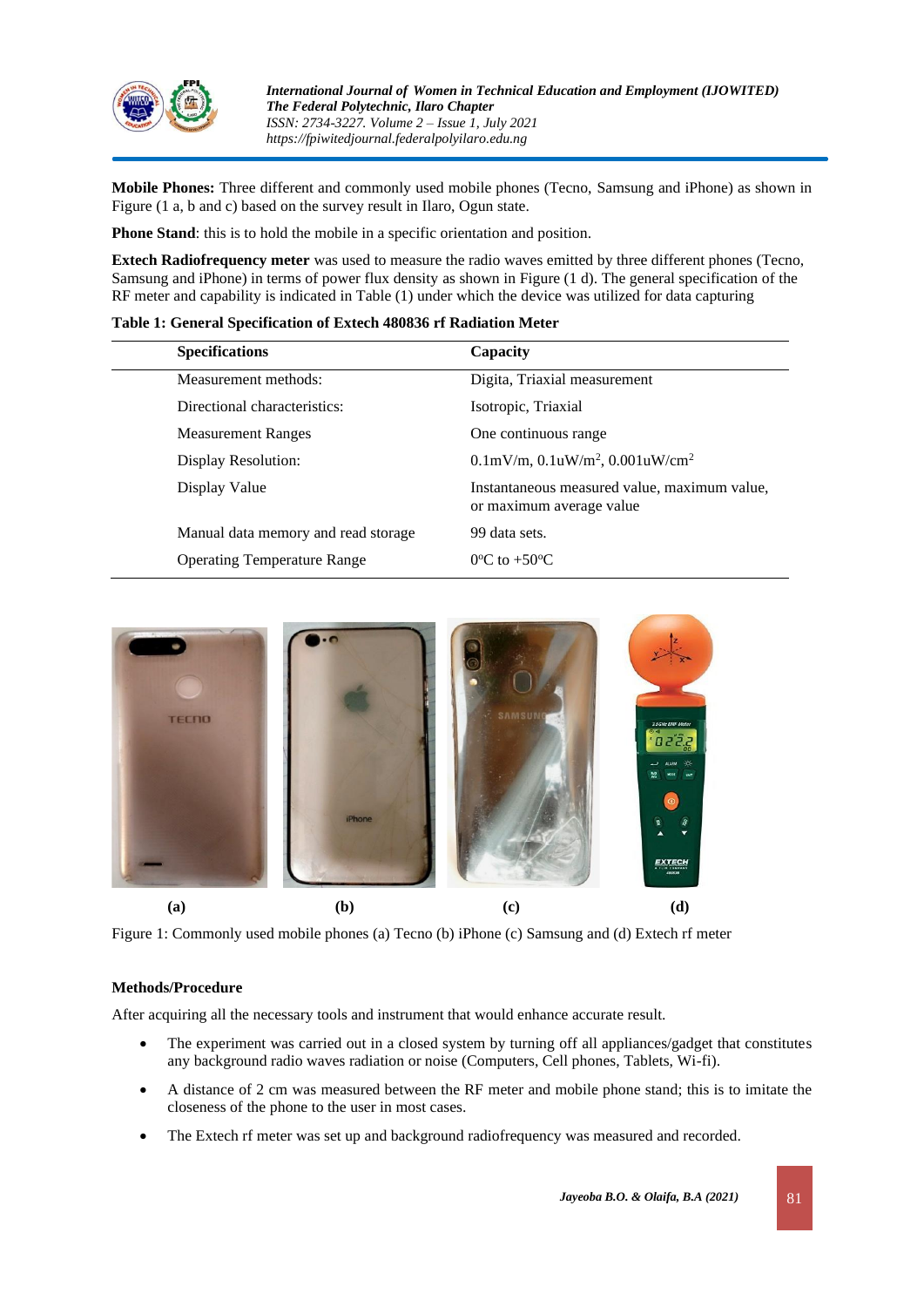

- The distance between the rf meter and mobile phone on the phone stand were maintained at 2 cm apart. Electromagnetic components were measure in terms of electric field and magnetic field at different battery level  $(< 5\%, < 15, 25, 35, 45, 55, 65, 75)$  % for the three mobile phones.
- Radiation power flux density was calculated from the electric and magnetic field components using the Poynting theorem (Isabona and Odesanya, 2015).

$$
P_d = E \times H \tag{1}
$$

where  $P_d$  is power flux density expressed in watt per metre squared ( $\mu$ W\m²), E, electric field strength in volt per meter  $(V/m)$ , H, magnetic field strength in Ampere per meter $(A/m)$ .

The results were tabulated for analysis and comparison.

### **3. Results**

### **Radiation Level of Different Mobile Phones**

The background radiofrequency radiation was found to be less than 10  $\mu$ W/m<sup>2</sup> in the laboratory where the experiment was carried out.

Measurements were taken on the three (3) mobile phones at their different battery levels ranging  $(< 5\% , < 15, 25,$ 35, 45, 55, 65, 75). The calculated power flux density from the electric and magnetic field components using the Poynting theorem is tabulated (Table 2) as a function of battery levels on a percentage scale.

| S/N | Battery Level (%) | <b>RadiationLevel</b><br>$(\mu W/m^2)$ | <b>RadiationLevel</b><br>$(\mu W/m^2)$ | <b>RadiationLevel</b><br>$(\mu W/m^2)$ |
|-----|-------------------|----------------------------------------|----------------------------------------|----------------------------------------|
|     |                   | <b>Tecno</b>                           | iPhone                                 | <b>Samsung</b>                         |
|     | $<$ 5             | 673.00                                 | 1801.00                                | 780.00                                 |
| 2   | <15               | 611.00                                 | 1700.70                                | 692.50                                 |
| 3   | 25                | 206.00                                 | 900.70                                 | 490.10                                 |
| 4   | 35                | 180.50                                 | 850.50                                 | 426.00                                 |
| 5   | 45                | 172.80                                 | 835.00                                 | 407.10                                 |
| 6   | 55                | 170.20                                 | 807.00                                 | 399.10                                 |
| 7   | 65                |                                        |                                        |                                        |
|     |                   | 163.70                                 | 795.00                                 | 398.10                                 |
| 8   | 75                |                                        |                                        |                                        |
|     |                   | 152.70                                 | 787.80                                 | 381.20                                 |

#### **Table 2: Radiation Level of different Phones at various Battery Level**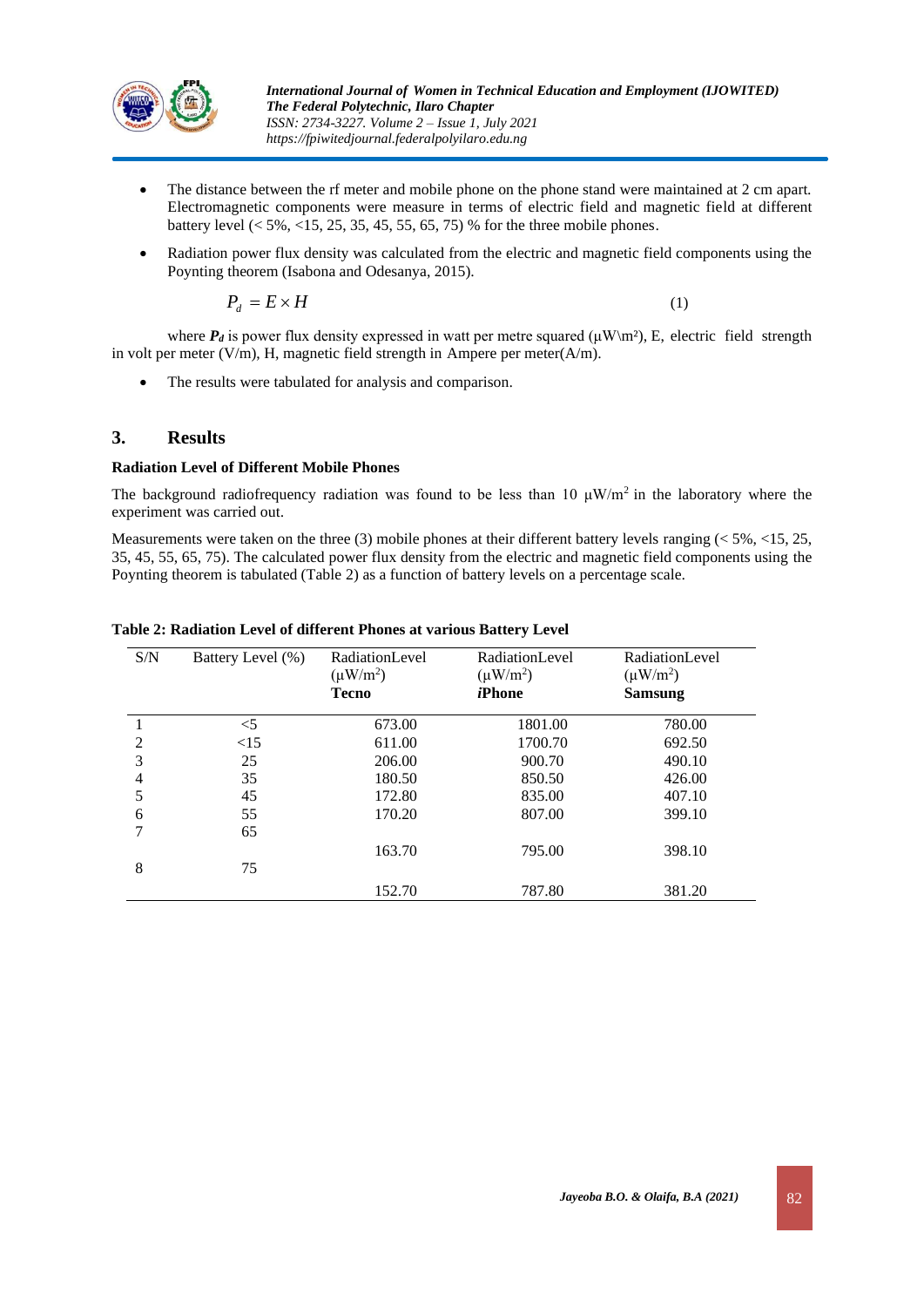

*International Journal of Women in Technical Education and Employment (IJOWITED) The Federal Polytechnic, Ilaro Chapter ISSN: 2734-3227. Volume 2 – Issue 1, July 2021 https://fpiwitedjournal.federalpolyilaro.edu.ng*



Figure 2: Radiation Level Profile as a Function of Battery Level

### **4. Discussion**

Base on the results obtained during the experiment, the comparison among the radiation level of these mobile phones is explored using the graphical analysis of Figure 2.

It was found that the magnitude of radiation strongly depends on the battery level. As the battery percentage reduces for the three mobile phones, the level of radiofrequency radiation increases with the sharpest peak around battery level less than 15%. This simply implies a critical radiation level which is in agreement with the mobile phone manufacturers alarm or indication system at a battery level less than 15 and 4% respectively. It can also be associated with the reason why most mobile phones shut down at this critical level (4%) to prevent the user from being exposed to radiation beyond safety and recommended limit.

Therefore, from the results of this study the moderate level of radiofrequency radiation corresponds with the battery level greater than or equal to 25% which is found to be one-quarter and above of the fully charged mobile phones, beyond this region the system would be at steady-state and radiate within the specific absorption radiation rate.

Comparing the three commonly used mobile phones (Tecno, Samsung and iPhone) base on their relative radiation level, it was observed that the iPhone shows the highest level of radiation at any point in time as the battery level varies follow by Samsung phone and the least radiation was recorded in Tecno phone.

This variation can be attributed to the sophistication level in the mobile phones operating system since phones have been developed beyond making calls only, some applications are peculiar to the different mobile proprietor. Many users have reasons for going for a particular mobile phone, some prefer network service acquisition, processing speed, camera or sound quality, battery life span and many more. But all these facilities preferences come with a trade-off either in finance or sophistication, and this explains why iPhone emits the highest radiofrequency radiation because of the special design to handle network problem even in a remote area with an insignificant level of network service.

The Tecno phone emits the lowest radiation as its level of sophistication cannot be compared to that of Samsung and iPhone, but this device is relatively safe in terms of the radiofrequency radiation-related potential hazard.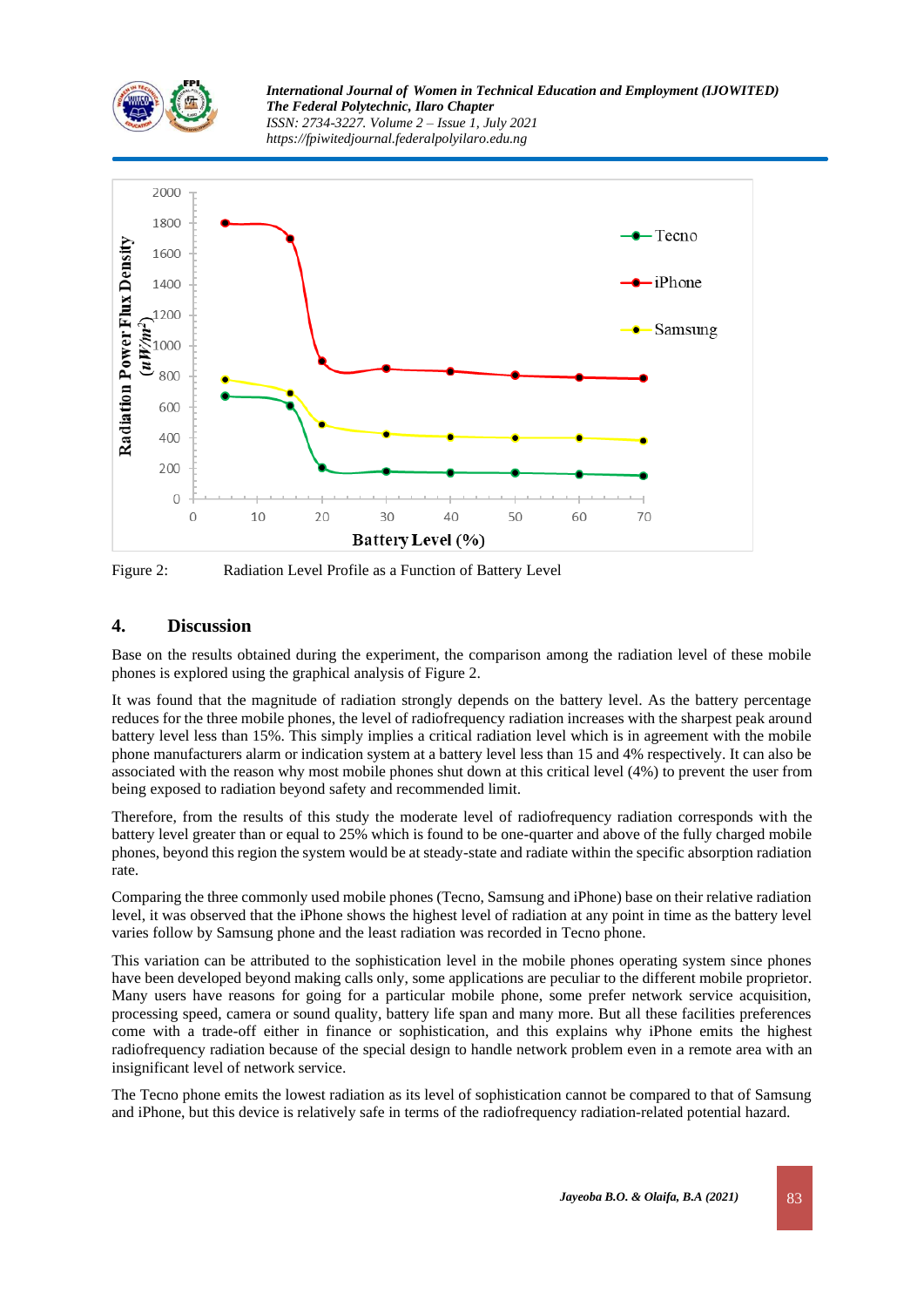

## **5. Conclusion**

This study was carried out to evaluate and compare the radiofrequency radiation level from the most commonly used mobile using Extech radiofrequency meter.

The radiation power flux density was calculated from the electric and magnetic field components of radiofrequency electromagnetic waves, these measurements were done at different battery level (< 5, < 15, 25, 35, 45, 55, 65, 75 %) to establish the relationship between radiofrequency radiation and battery level for three most commonly used mobile phones (Tecno, Samsung and iPhone) in Ilaro.

It was observed in the results of this study that radiofrequency radiation level is a function of battery level, mobile phones generate critical or highest rf radiation for battery level below 15% and devices are found to be relatively safer at a steady battery level state (i.e. above 25%). It can be concluded that the radiofrequency radiation level is exponentially inversely proportional to battery level with different critical point around 15% of battery level.

Based on the findings in this study, it is recommended that maximum body contact should be avoided especially at battery level below 15%, and cell phone headsets should be encouraged.

Usage of mobile phone should be discontinued at a very low battery level of less than 5% to prevent any adverse effect such as heating effect, Alzheimer, migraine, infertility, eye defect, insomnia.

### **References**

- Adekunle, A. R., Fateh, A. G., & Abou, S. M. (2015). Neurobehavioural Effects among Inhabitants around Mobile Phone Base Stations. NeuroToxicology, 28(2), 434 - 440.
- Ayimode, O. B. (2012). 'Estimation of Radio Frequency Power Density around GSM base stations in western part of Ibadan city, Nigeria 'Msc. Thesis 2012. Dept of physics, University of Ibadan.
- Baan, R., Grosse, Y., Lauby-Secretan, B., & ElGhissassi, F. (2014). Radiofrequency Electromagnetic Fields: Evaluation of Cancer Hazards. Monographs.iarc.fr World Health Organization for Research on Cancer Monograph working group. IARC. Retrieved 9, Jan 2019.
- Bashir, M. A., Oyedum, O. D., Tyabo, M. A., & Muraina, N. (2018). An assessment of human exposure to RF radiation from mobile base stations in Minna, Okene, and Birnin Kebbi, Nigeria. Physical Science International Journal,  $18(3)$ ,  $1 - 5$ .
- Chiang, K. H., & Tam, K. W. (2008). Electromagnetic Assessment on Human Safety of Mobile Communication Base stations at University of Macau, American Journal of Applied Science, 5(10): 1344-1347.
- Divan, H. A., Kheifets, L., Obel, C., Olsen, J. (2008). Prenatal and postnatal exposure to cell phone use and behavioral problems in children. Epidemiology, 19, 523–529
- Dolk, H., Shaddick, G., Walls, P., Grundy, C., Thakur, B., Kleinschmidt, I., & Eliot, I. (1997). Cancer Incidence Near Radio and Television Transmitters in Great Britain. *American Journal of Epidemiology*, 146(8), 682 – 693.
- Farai, I. P. (2012). Physics in radiation applications and safety for national technological advancement. A plenary lecture at 37th Annual conference of the Nigerian Institute of Physics (NIP) at Oduduwa University, Ipetumodu, Nigeria.
- Felix, U., Gregory, O., Ononugbo, C., & Oghenevovwero, E. (2017). Evaluation of Exposure of Radio Frequency Field (RF) Radiation from Mobile Communication Base Stations in Port Harcourt, Rivers State, Nigeria. *Archives of Current Research International ACRI*, 10(4), 1 - 8
- Foerster, M., Thielens, A., Joseph, W, Eeftens, M, Röösli, M. (2018). A prospective cohort study of adolescents' memory performance and individual brain dose of microwave radiation from wireless communication. *Environ Health Perspect*. 12, 70 - 77.